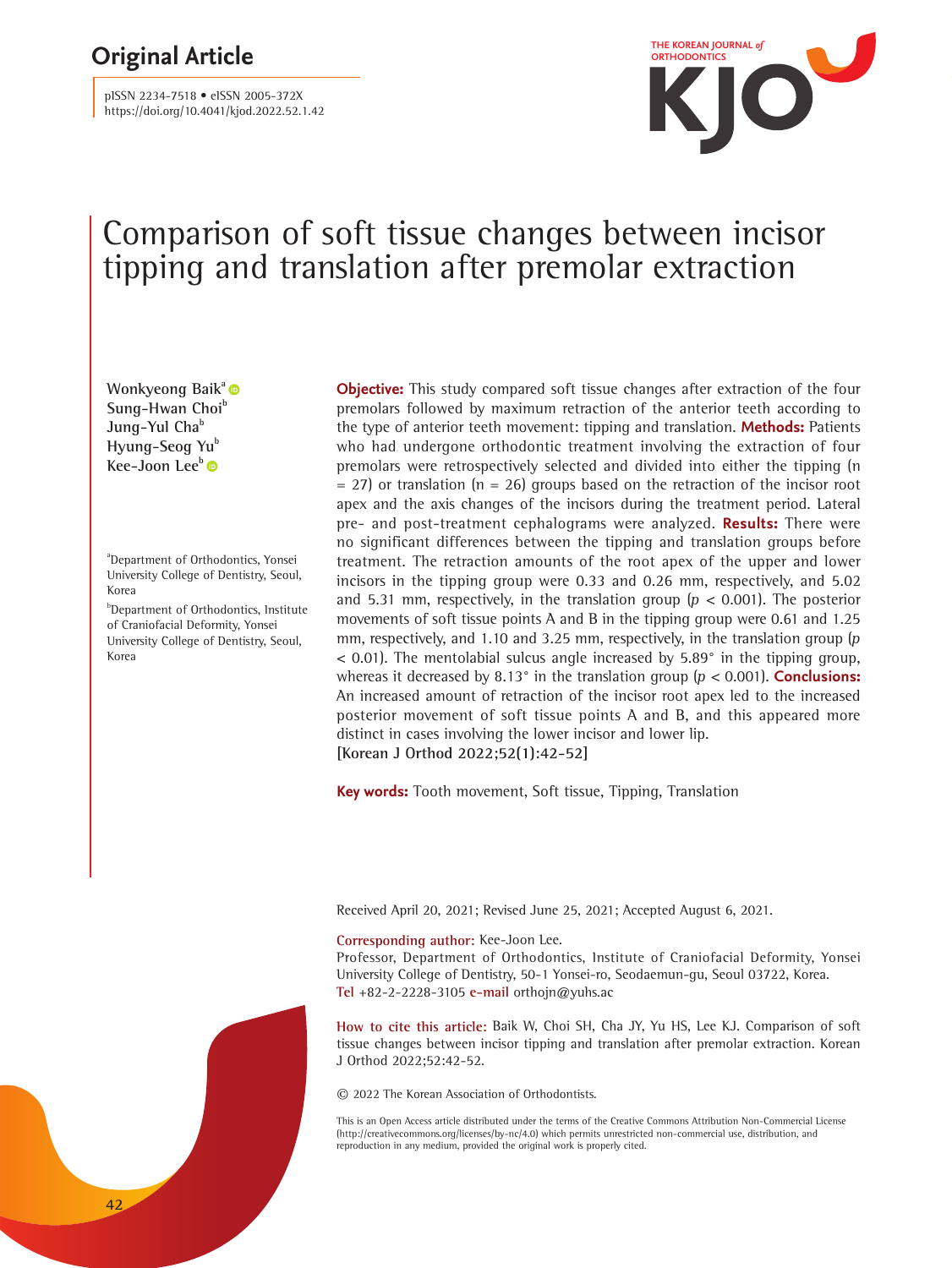## **INTRODUCTION**

Esthetic improvement is one of the primary goals of orthodontic treatment. Esthetic aspects refer to the alignment of the teeth and the improvement of the facial soft tissue profile. Therefore, orthodontists prescribe force systems to move teeth, expecting that there will be corresponding soft tissue changes in response to the movement of the underlying hard tissue.<sup>1</sup> For this reason, predicting these hard tissue-related overlying soft tissue changes is an essential consideration in treatment planning.

Retraction of the anterior teeth following premolar extraction causes changes in the anterior soft tissue profile. Previous studies have evaluated the relationship between retraction and soft tissue changes, with a particular interest in lip position.<sup>2,3</sup> Caplan and Shivapuja<sup>4</sup> reported that in adult patients with bimaxillary protrusions, the ratios of maxillary anterior teeth retraction to upper lip retraction and mandibular anterior teeth retraction to lower lip retraction were 1.75:1 and 1.2:1, respectively. Hayashida et al.1 reported that horizontal changes of the upper and lower lips were mostly correlated with the retraction of the upper incisor's cervical point and the upper incisor's tip, respectively. Other studies have found no definite correlation between changes in dentition and changes in soft tissue.<sup>5,6</sup>

Nevertheless, previous studies have focused on the tipping type of anterior tooth movement due to the known limitation regarding tooth movement against the alveolar wall. In contrast, the emergence of skeletal anchorage systems, such as miniscrews, made it possible to achieve significant anterior teeth retraction.<sup>7-9</sup> Moreover, proper mechanics combined with miniscrews have enabled tooth movement close to bodily translations and even root movement of the incisors.<sup>10,11</sup> However, to our knowledge, few studies have evaluated soft tissue changes according to the retraction of the incisor root apex.

This study aimed to compare the changes in hard and soft tissues after extraction of the four premolars

followed by maximum retraction of the anterior teeth, depending on the type of anterior teeth movement, tipping, and translation. Our null hypothesis was that there would be no differences between the two groups regarding changes to the hard and soft tissues during treatment.

## **MATERIALS AND METHODS**

#### **Subjects**

Patients presenting with lip protrusion who had undergone orthodontic treatment with extraction of four premolars followed by retraction of the anterior teeth at the Department of Orthodontics, Yonsei University Dental Hospital, Seoul, Korea, were retrospectively evaluated in this study.

The inclusion criteria were as follows: patients at cervical vertebrae maturation index (CVMI) stage 6 (cessation of growth), an initial lip protrusion with more than 0.5 standard deviations above the average value of lip position relative to Ricketts' E-line, $12$  extraction of four premolars (one tooth per quadrant),  $> 5$  mm retraction of the upper and lower incisor tips regardless of the horizontal skeletal pattern or amount of initial crowding, and the presence of pre- and post-treatment lateral cephalograms. The exclusion criteria were > 2° changes in the mandibular plane angle (Sn-GoMe) during treatment and severe craniofacial deformity.

The subjects that satisfied the inclusion and exclusion criteria were further divided into two subgroups: the tipping group with  $\lt$  1 mm retraction of the upper and lower incisor root apex and more than 10° decrease in the upper and lower incisor axis (U1 to SN angle/ incisor mandibular plane angle [IMPA]), and the translation group with  $> 3$  mm retraction of the upper and lower incisor root apex and < 10° decrease in the upper and lower incisor axis. Group 1 ( $n = 27$ ) contained six male and 21 female subjects, mean age of  $24.89 + 7.36$ years at pre-treatment (minimum: 17 years, 8 months, maximum: 45 years, 4 months), and an average treatment time of 27.44  $\pm$  5.46 months. Group 2 (n = 26)

| <b>Variable</b>         | Tipping group $(n = 27)$ | Translation group $(n = 26)$ | <i>p</i> -value      |
|-------------------------|--------------------------|------------------------------|----------------------|
| Sex (male/female)       | 6/21                     | 8/18                         | $0.480*$             |
| Mean age (yr)           | $24.89 \pm 7.36$         | $23.92 \pm 4.79$             | $0.580^{\dagger}$    |
| Range of age            | 17Y 8M-45Y 4M            | 18Y 3M-35Y 1M                |                      |
| Treatment duration (mo) | $27.44 \pm 5.46$         | $31.62 \pm 9.33$             | $0.051$ <sup>1</sup> |

Values are presented as number only or mean ± standard deviation.

† Independent t-test was performed.

Y, year; M, month.

 $*\chi^2$  test was performed.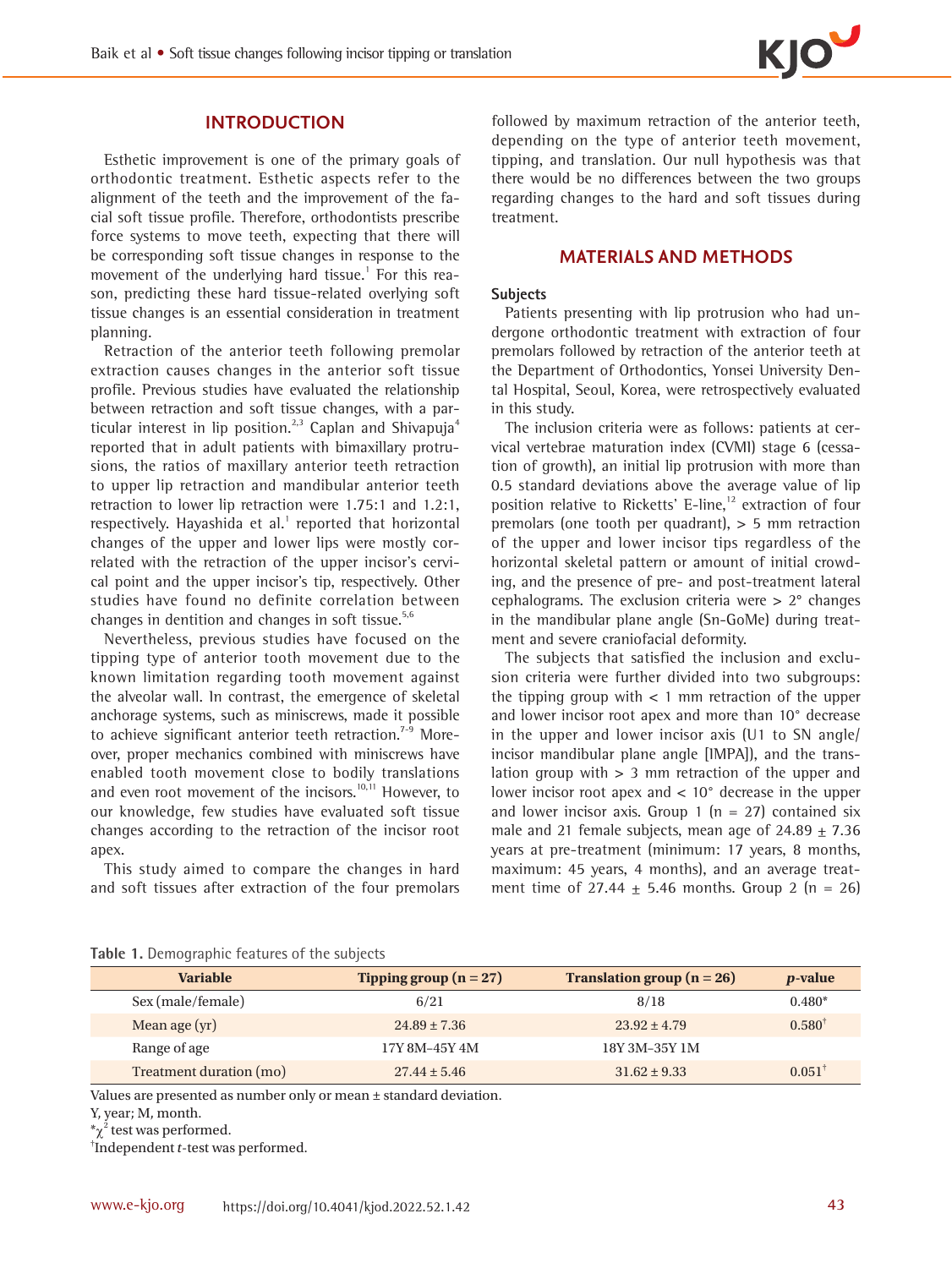

| <b>Reference planes and measurements</b> | <b>Definitions</b>                                                          |
|------------------------------------------|-----------------------------------------------------------------------------|
| Horizontal reference plane (HRP)         | Oriented 7° below the sella-nasion line and passing through sella           |
| Vertical reference plane (VRP)           | Perpendicular to the HRP and passing through sella                          |
| VRP-U1e                                  | Perpendicular distance from the VRP to upper central incisor (U1) edge      |
| VRP-U1c                                  | Perpendicular distance from the VRP to center of resistance of the U1       |
| VRP-U1a                                  | Perpendicular distance from the VRP to root apex of the U1                  |
| VRP-L1e                                  | Perpendicular distance from the VRP to lower central incisor (L1) edge      |
| VRP-L1c                                  | Perpendicular distance from the VRP to center of resistance of the L1       |
| VRP-L1a                                  | Perpendicular distance from the VRP to root apex of the L1                  |
| HRP-U1e                                  | Perpendicular distance from the HRP to U1 edge                              |
| HRP-U1c                                  | Perpendicular distance from the HRP to center of resistance of the U1       |
| HRP-U <sub>1</sub> a                     | Perpendicular distance from the HRP to root apex of the U1                  |
| HRP-L1e                                  | Perpendicular distance from the HRP to L1 edge                              |
| HRP-L1c                                  | Perpendicular distance from the HRP to center of resistance of the L1       |
| HRP-L1a                                  | Perpendicular distance from the HRP to root apex of the L1                  |
| VRP-A                                    | Perpendicular distance from the VRP to A point                              |
| VRP-B                                    | Perpendicular distance from the VRP to B point                              |
| VRP-Pog                                  | Perpendicular distance from the VRP to pogonion                             |
| HRP-A                                    | Perpendicular distance from the HRP to A point                              |
| HRP-B                                    | Perpendicular distance from the HRP to B point                              |
| HRP-Pog                                  | Perpendicular distance from the HRP to pogonion                             |
| VRP-Sn                                   | Perpendicular distance from the VRP to subnasale                            |
| VRP-A'                                   | Perpendicular distance from the VRP to soft tissue point A                  |
| VRP-Ls                                   | Perpendicular distance from the VRP to labrale superioris                   |
| VRP-ULa                                  | Perpendicular distance from the VRP to the most anterior point of upper lip |
| VRP-Stms                                 | Perpendicular distance from the VRP to stomion superioris                   |
| VRP-Stmi                                 | Perpendicular distance from the VRP to stomion inferioris                   |
| VRP-LLa                                  | Perpendicular distance from the VRP to the most anterior point of lower lip |
| VRP-Li                                   | Perpendicular distance from the VRP to labrale inferioris                   |
| VRP-B'                                   | Perpendicular distance from the VRP to soft tissue point B                  |
| VRP-Pog'                                 | Perpendicular distance from the VRP to soft tissue pogonion                 |
| HRP-Sn                                   | Perpendicular distance from the HRP to subnasale                            |
| HRP-A'                                   | Perpendicular distance from the HRP to soft tissue point A                  |
| HRP-Ls                                   | Perpendicular distance from the HRP to labrale superioris                   |
| HRP-ULa                                  | Perpendicular distance from the HRP to the most anterior point of upper lip |
| HRP-Stms                                 | Perpendicular distance from the HRP to stomion superioris                   |
| HRP-Stmi                                 | Perpendicular distance from the HRP to stomion inferioris                   |
| HRP-LLa                                  | Perpendicular distance from the HRP to the most anterior point of lower lip |
| HRP-Li                                   | Perpendicular distance from the HRP to labrale inferioris                   |
| $HRP-B'$                                 | Perpendicular distance from the HRP to soft tissue point B                  |
| HRP-Pog'                                 | Perpendicular distance from the HRP to soft tissue pogonion                 |

# **Table 2.** Definitions of cephalometric reference planes and measurements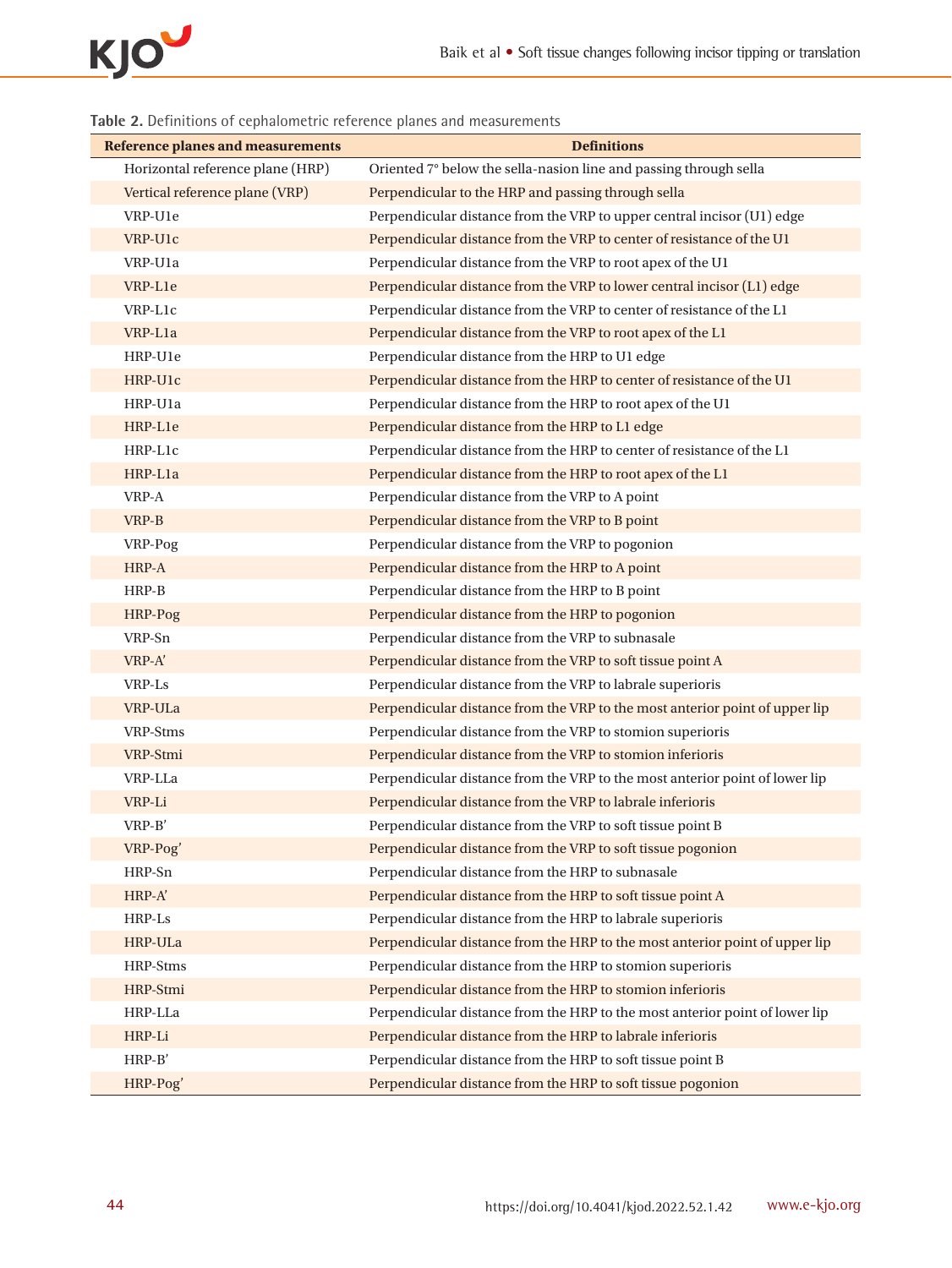contained eight male and 18 female subjects, mean age of 23.92  $\pm$  4.79 years at pre-treatment (minimum: 18 years, 3 months, maximum: 35 years, 1 month), and an average treatment time of  $31.62 \pm 9.33$  months (Table 1).

All patients were treated with pre-adjusted 0.018-inch slot edgewise brackets in the Roth prescription (Tomy, Tokyo, Japan). After the initial leveling and alignment, miniscrews were placed between the maxillary and mandibular second premolars and first molars for anchorage reinforcement. Then,  $0.016 \times 0.022$ -inch stainless steel rectangular archwires were placed on both arches. In Group 2 (the translation group), an additional 10° labial crown torque on the incisor area was added to the archwires if needed. Approximately 150 cN of retraction force was provided by placing elastic chains (Ormco, Glendora, CA, USA), replaced at 4-week interval until the space was closed.

This study conformed to the tenets of the Declaration of Helsinki and was approved by the Institutional Review Board of Yonsei Dental Hospital (IRB number: 2-2018- 0008).



**Figure 1.** Cephalometric landmarks and reference planes. S, sella; N, nasion; A, point A; B, point B; Pog, pogonion; Me, menton; U1e, upper central incisor edge; U1c, the center of resistance of the upper central incisor; U1a, root apex of the upper central incisor; L1e, lower central incisor edge; L1c, the center of resistance of the lower central incisor; L1a, root apex of the lower central incisor; Sn, subnasale; A', soft tissue point A; Ls, labrale superioris; ULa, the most anterior point of upper lip; Stms, stomion superioris; Stmi, stomion inferioris; LLa, the most anterior point of lower lip; Li, labrale inferioris; B', soft tissue point B; Pog', soft tissue pogonion; Me', soft tissue menton; HRP, horizontal reference plane; VRP, vertical reference plane.

#### **Methods and landmarks**

Lateral cephalograms were taken using a Cranex 3+ (Soredex, Helsinki, Finland) with a centric occlusion in the natural head position before (T1) and after (T2) treatment. Cephalometric tracing was digitized using the V-ceph program (Osstem Inc., Seoul, Korea). The horizontal reference plane (HRP) was set on the sella and oriented 7° below the sella-nasion line. The vertical reference plane (VRP) was set to the plane that passed the sella and was perpendicular to the HRP. The center of resistance of the upper and lower incisors was estimated to be one-third of the distance from the alveolar crest to the root apex in a lateral cephalogram. Cephalometric landmarks, reference planes, and measurements are shown in Table 2, Figures 1 and 2.

#### **Reliability**

All lateral cephalometric tracings and measurements were performed by the same investigator. One week after the first tracing, 10 samples were randomly selected and retraced. The intra-class correlation coefficients of each variable were  $\geq 0.93$ , showing a high degree of reliability.

#### **Statistical analysis**

All statistical analyses were performed using IBM SPSS Statistics software for Windows, version 20.0 (IBM Corp., Armonk, NY, USA). Based on a preliminary study, a mini-



**Figure 2.** Additional cephalometric measurements.

1, basal upper lip thickness (distance between the A point and soft tissue point A); 2, upper lip thickness (the shortest distance between the labial surface of the upper central incisor and ULa); 3, lower lip thickness (the shortest distance between the labial surface of the lower central incisor and LLa); 4, basal lower lip thickness (the distance between point B and soft tissue point B).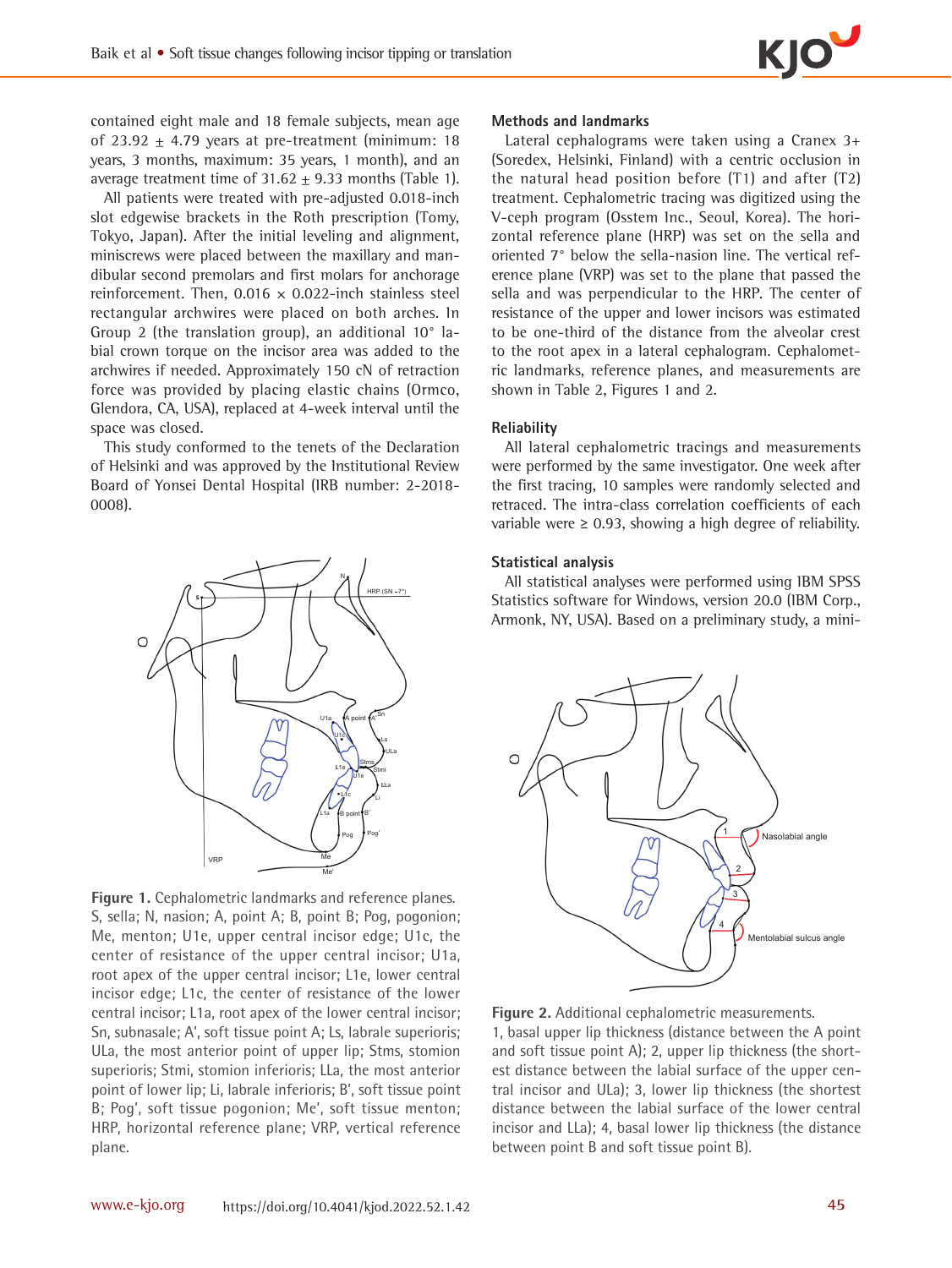

mum sample size of 26 per group was required (G\*power 3, Dusseldorf, Germany) at a significance level of  $p <$ 0.05, a power of 80%, and an effect size of 0.80 to detect differences in treatment changes between the two groups using an independent t-test. The Shapiro–Wilk test was used to confirm the normality of the data's distribution. The differences in demographic features concerning gender between the two groups were analyzed with the  $\chi^2$  test. Independent t-tests were used to compare the difference between variables in T1 and T2 and changes during treatment (T1–T2) between the two groups. Pearson's correlation coefficients were calculated to verify the association between lip profile changes and other variables.

## **RESULTS**

There were no significant differences in demographic features of the subjects between the two groups, including sex, age, and treatment duration (Table 1). There were no differences in the pre-treatment skeletal and soft tissue variables between the tipping and translation groups (Table 3). However, there were significant differences in some pre-treatment dental variables, such as the U1 to SN and interincisal angle  $(p < 0.001)$ .

Retraction amounts of the upper and lower incisal edges were near 7 mm in both groups, with no significant differences between the two groups (Table 4). However, there were significant between-group differences in most of the other dental variables. The U1 to SN and IMPA decreased significantly by  $16.20 + 3.64$ 

and 18.21  $\pm$  4.80°, respectively, in the tipping group, and 3.42  $\pm$  4.13 and 4.50  $\pm$  3.23°, respectively, in the translation group ( $p < 0.001$ ). The retraction of the root apex of the upper and lower incisors were  $0.33 \pm 0.38$ and  $0.26 \pm 0.45$  mm, respectively, in the tipping group, and 5.02  $\pm$  1.32 and 5.31  $\pm$  1.46 mm, respectively, in the translation group, which were significantly different  $(p < 0.001)$ . There were also significant differences in the vertical movement of the root apex of the upper and lower incisors. The root apex of the upper incisor moved 1.18  $\pm$  1.23 mm upward in the tipping group and -0.08  $\pm$  1.35 mm downward in the translation group ( $p < 0.01$ ). The root apex of the lower incisor moved  $0.54 \pm 1.28$ mm downward in the tipping group and  $1.48 \pm 1.62$ mm upward in the translation group  $(p < 0.001)$ .

Comparing the between-group differences in skeletal changes during the treatment period, showed were significant differences in SNB ( $p < 0.001$ ), ANB ( $p < 0.001$ ), Wits appraisal ( $p < 0.01$ ), VRP-A ( $p < 0.001$ ), and VRP-B ( $p < 0.001$ ; Table 5). SNB increased by  $0.02 \pm 0.35^{\circ}$ in the tipping group and decreased by  $0.83 \pm 0.63$ ° in the translation group. ANB increased by  $0.06 \pm 0.37$ ° in the tipping group and increased by 0.81  $\pm$  0.63° in the translation group. Wits appraisal decreased by 0.60  $\pm$ 1.56° in the tipping group and increased by  $1.06 \pm 1.81$ ° in the translation group. Points A and B moved posteriorly  $0.06 \pm 0.37$  and  $0.05 \pm 0.75$  mm, respectively, in the tipping group, and  $0.61 \pm 0.49$  and  $1.98 \pm 1.18$ mm, respectively, in the translation group. There were no other significant differences in skeletal changes between the two groups.

| <b>Variable</b>               | Tipping group $(n = 27)$ | Translation group $(n = 26)$ | <i>p</i> -value |
|-------------------------------|--------------------------|------------------------------|-----------------|
| SNA <sup>(o)</sup>            | $81.42 \pm 3.49$         | $81.25 \pm 3.38$             | 0.861           |
| SNB <sup>o</sup>              | $77.46 \pm 3.55$         | $77.21 \pm 4.02$             | 0.807           |
| ANB difference (°)            | $3.95 \pm 2.19$          | $4.04 \pm 2.34$              | 0.886           |
| Wits $(mm)$                   | $-0.86 \pm 3.00$         | $-1.47 \pm 3.27$             | 0.480           |
| $SN-GoMeo$                    | $37.45 \pm 6.33$         | $38.49 \pm 6.52$             | 0.560           |
| U1 to SN $(o)$                | $110.99 \pm 6.17$        | $104.79 \pm 6.46$            | $0.001**$       |
| IMPA <sub>(°)</sub>           | $103.69 \pm 7.00$        | $99.52 \pm 6.01$             | $0.024*$        |
| Interincisal angle $(°)$      | $107.89 \pm 7.54$        | $117.22 \pm 7.51$            | $0.000***$      |
| Upper lip to $E$ -line $(mm)$ | $2.49 \pm 2.11$          | $2.50 \pm 2.08$              | 0.994           |
| Lowe lip to $E$ -line $(mm)$  | $4.75 \pm 2.17$          | $5.15 \pm 2.49$              | 0.541           |
| Nasolabial angle $(°)$        | $96.70 \pm 10.04$        | $99.35 \pm 11.99$            | 0.385           |
| Mentolabial sulcus angle (°)  | $134.40 \pm 11.31$       | $135.95 \pm 13.99$           | 0.659           |

**Table 3.** Comparison of pre-treatment cephalometric variables between tipping and translation groups

Values are presented as mean ± standard deviation.

Independent t-tests were performed to compare the two groups.

IMPA, incisor mandibular plane angle.

 $*p < 0.05, **p < 0.01, **p < 0.001.$ 

See Figure 1 and Table 2 for definitions of each landmark.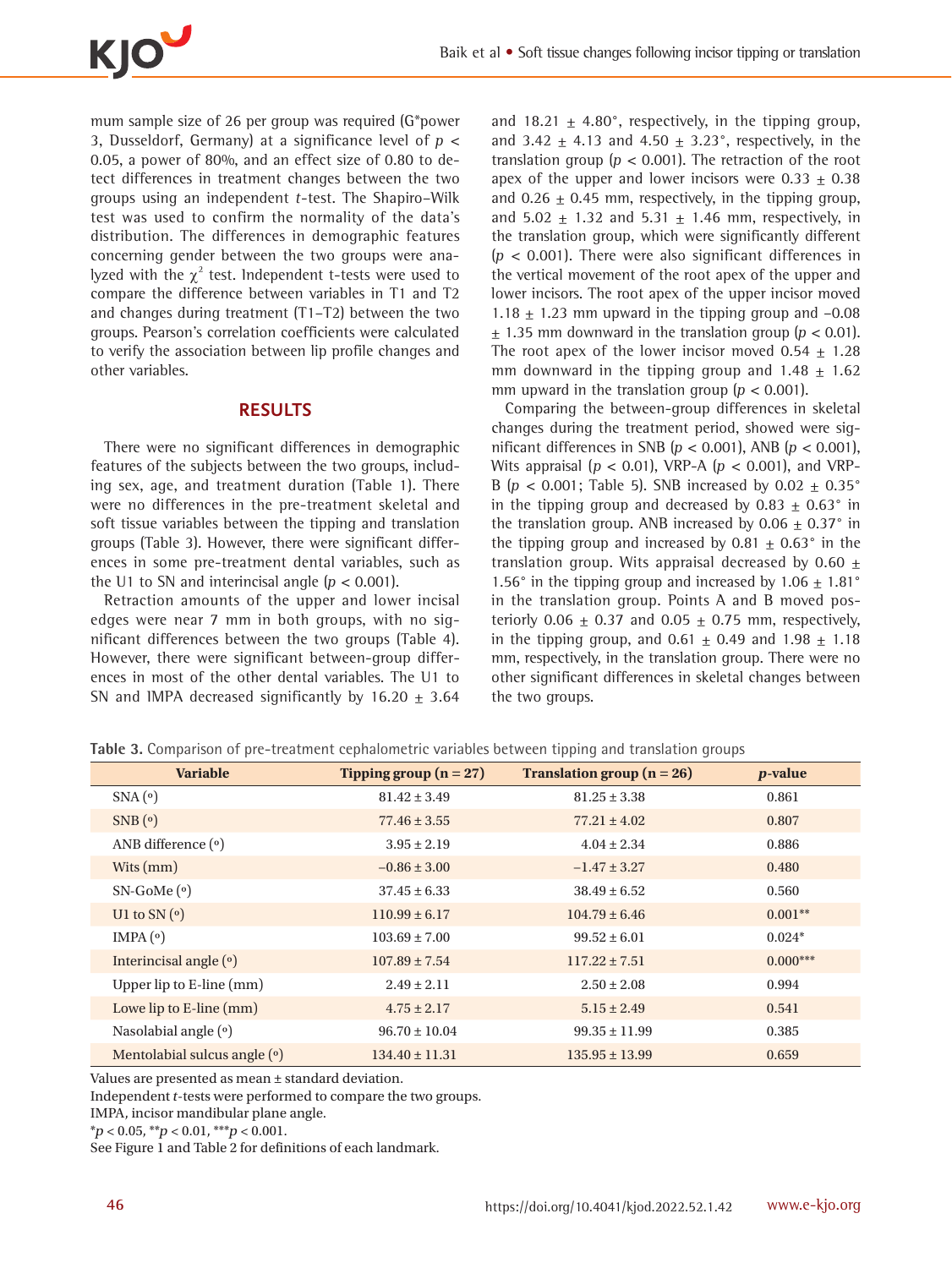| T <sub>1</sub>         |                                    | $T1-T2$                                |                                    |                                        |                 |
|------------------------|------------------------------------|----------------------------------------|------------------------------------|----------------------------------------|-----------------|
| Dental variable        | <b>Tipping group</b><br>$(n = 27)$ | <b>Translation group</b><br>$(n = 26)$ | <b>Tipping group</b><br>$(n = 27)$ | <b>Translation group</b><br>$(n = 26)$ | <i>p</i> -value |
| U1 to SN $(o)$         | $110.99 \pm 6.17$                  | $104.79 \pm 6.46$                      | $16.20 \pm 3.64$                   | $3.42 \pm 4.13$                        | $0.000***$      |
| IMPA $(°)$             | $103.69 \pm 7.00$                  | $99.52 \pm 6.01$                       | $18.21 \pm 4.80$                   | $4.50 \pm 3.23$                        | $0.000***$      |
| Interincisal angle (°) | $107.89 \pm 7.54$                  | $117.22 \pm 7.51$                      | $-34.53 \pm 6.50$                  | $-7.94 \pm 5.11$                       | $0.000***$      |
| Overjet (mm)           | $3.74 \pm 1.70$                    | $3.46 \pm 1.67$                        | $-0.12 \pm 1.58$                   | $-0.25 \pm 1.67$                       | 0.775           |
| Overbite (mm)          | $0.80 \pm 1.86$                    | $1.28 \pm 1.87$                        | $-1.72 \pm 1.65$                   | $-1.11 \pm 1.83$                       | 0.212           |
| VRP-U1e (mm)           | $76.29 \pm 5.67$                   | $75.69 \pm 8.20$                       | $7.44 \pm 1.66$                    | $7.06 \pm 1.45$                        | 0.390           |
| $VRP-U1c$ (mm)         | $68.62 \pm 4.81$                   | $69.33 \pm 7.04$                       | $2.76 \pm 1.05$                    | $5.73 \pm 1.08$                        | $0.000***$      |
| $VRP-U1a$ (mm)         | $64.16 \pm 4.44$                   | $65.70 \pm 6.67$                       | $0.33 \pm 0.38$                    | $5.02 \pm 1.32$                        | $0.000***$      |
| $VRP-L1e$ (mm)         | $72.33 \pm 6.17$                   | $72.65 \pm 8.44$                       | $6.71 \pm 1.18$                    | $7.03 \pm 1.40$                        | 0.367           |
| $VRP-L1c$ (mm)         | $63.03 \pm 6.38$                   | $63.69 \pm 9.12$                       | $2.71 \pm 0.88$                    | $5.75 \pm 1.37$                        | $0.000***$      |
| $VRP-L1a$ (mm)         | $56.94 \pm 6.87$                   | $58.39 \pm 9.66$                       | $0.26 \pm 0.45$                    | $5.31 \pm 1.46$                        | $0.000***$      |
| $HRP-Ule(mm)$          | $82.58 \pm 4.90$                   | $84.10 \pm 5.74$                       | $-0.10 \pm 1.70$                   | $0.89 \pm 1.61$                        | $0.035*$        |
| $HRP-Ulc$ (mm)         | $67.26 \pm 3.94$                   | $67.73 \pm 5.07$                       | $0.61 \pm 1.07$                    | $0.36 \pm 1.08$                        | 0.393           |
| $HRP-U1a$ (mm)         | $59.69 \pm 3.66$                   | $59.32 \pm 4.56$                       | $1.18 \pm 1.23$                    | $-0.08 \pm 1.35$                       | $0.001**$       |
| $HRP-L1e$ (mm)         | $81.48 \pm 4.86$                   | $82.01 \pm 5.91$                       | $2.14 \pm 1.65$                    | $2.04 \pm 1.48$                        | 0.829           |
| $HRP-L1c$ (mm)         | $91.57 \pm 4.69$                   | $92.46 \pm 5.84$                       | $0.48 \pm 1.14$                    | $1.73 \pm 1.37$                        | $0.001**$       |
| $HRP-L1a$ (mm)         | $97.36 \pm 4.90$                   | $98.30 \pm 5.97$                       | $-0.54 \pm 1.28$                   | $1.48 \pm 1.62$                        | $0.000***$      |

**Table 4.** Comparison of the dental changes during the treatment period

Values are presented as mean ± standard deviation.

Independent t-tests were performed to compare the two groups.

T1, pre-treatment; T2, post-treatment; IMPA, incisor mandibular plane angle.

 $**p* < 0.05, ***p* < 0.01, ***p* < 0.001.$ 

See Figure 1 and Table 2 for definitions of each landmark.

|                      | T <sub>1</sub>                     |                                        | $T1-T2$                            |                                        |                 |
|----------------------|------------------------------------|----------------------------------------|------------------------------------|----------------------------------------|-----------------|
| Skeletal variable    | <b>Tipping group</b><br>$(n = 27)$ | <b>Translation group</b><br>$(n = 26)$ | <b>Tipping group</b><br>$(n = 27)$ | <b>Translation group</b><br>$(n = 26)$ | <i>p</i> -value |
| SNA <sup>(o)</sup>   | $81.42 \pm 3.49$                   | $81.25 \pm 3.38$                       | $-0.08 \pm 0.18$                   | $0.02 \pm 0.31$                        | 0.161           |
| SNB <sup>(o)</sup>   | $77.46 \pm 3.55$                   | $77.21 \pm 4.02$                       | $-0.02 \pm 0.35$                   | $0.83 \pm 0.63$                        | $0.000***$      |
| ANB difference $(°)$ | $3.95 \pm 2.19$                    | $4.04 \pm 2.34$                        | $-0.06 \pm 0.37$                   | $-0.81 \pm 0.63$                       | $0.000***$      |
| Wits $(mm)$          | $-0.86 \pm 3.00$                   | $-1.47 \pm 3.27$                       | $0.60 \pm 1.56$                    | $-1.06 \pm 1.81$                       | $0.001**$       |
| $SN-GoMe(0)$         | $37.45 \pm 6.33$                   | $38.49 \pm 6.52$                       | $0.11 \pm 0.76$                    | $0.02 \pm 1.00$                        | 0.705           |
| $VRP-A$ (mm)         | $67.99 + 4.04$                     | $69.49 + 6.37$                         | $0.06 \pm 0.37$                    | $0.61 + 0.49$                          | $0.000***$      |
| $VRP-B (mm)$         | $59.20 \pm 7.19$                   | $60.38 \pm 9.66$                       | $0.05 \pm 0.75$                    | $1.98 \pm 1.18$                        | $0.000***$      |
| $VRP-Pog(mm)$        | $57.54 \pm 8.35$                   | $57.93 \pm 10.96$                      | $-0.26 \pm 1.09$                   | $0.11 \pm 1.35$                        | 0.275           |
| $HRP-A$ (mm)         | $56.46 \pm 3.53$                   | $56.93 \pm 4.33$                       | $0.01 \pm 0.33$                    | $0.03 \pm 0.55$                        | 0.865           |
| $HRP-B (mm)$         | $100.86 \pm 5.35$                  | $100.54 \pm 6.11$                      | $0.38 \pm 0.90$                    | $0.96 \pm 1.52$                        | 0.095           |
| $HRP-Pog(mm)$        | $115.73 \pm 6.79$                  | $116.60 \pm 6.97$                      | $0.17 \pm 1.01$                    | $0.25 \pm 1.07$                        | 0.791           |

Values are presented as mean ± standard deviation.

Independent t-tests were performed to compare the two groups.

T1, pre-treatment; T2, post-treatment.

 $*^{*}p$  < 0.01,  $*^{*}p$  < 0.001.

See Figure 1 and Table 2 for definitions of each landmark.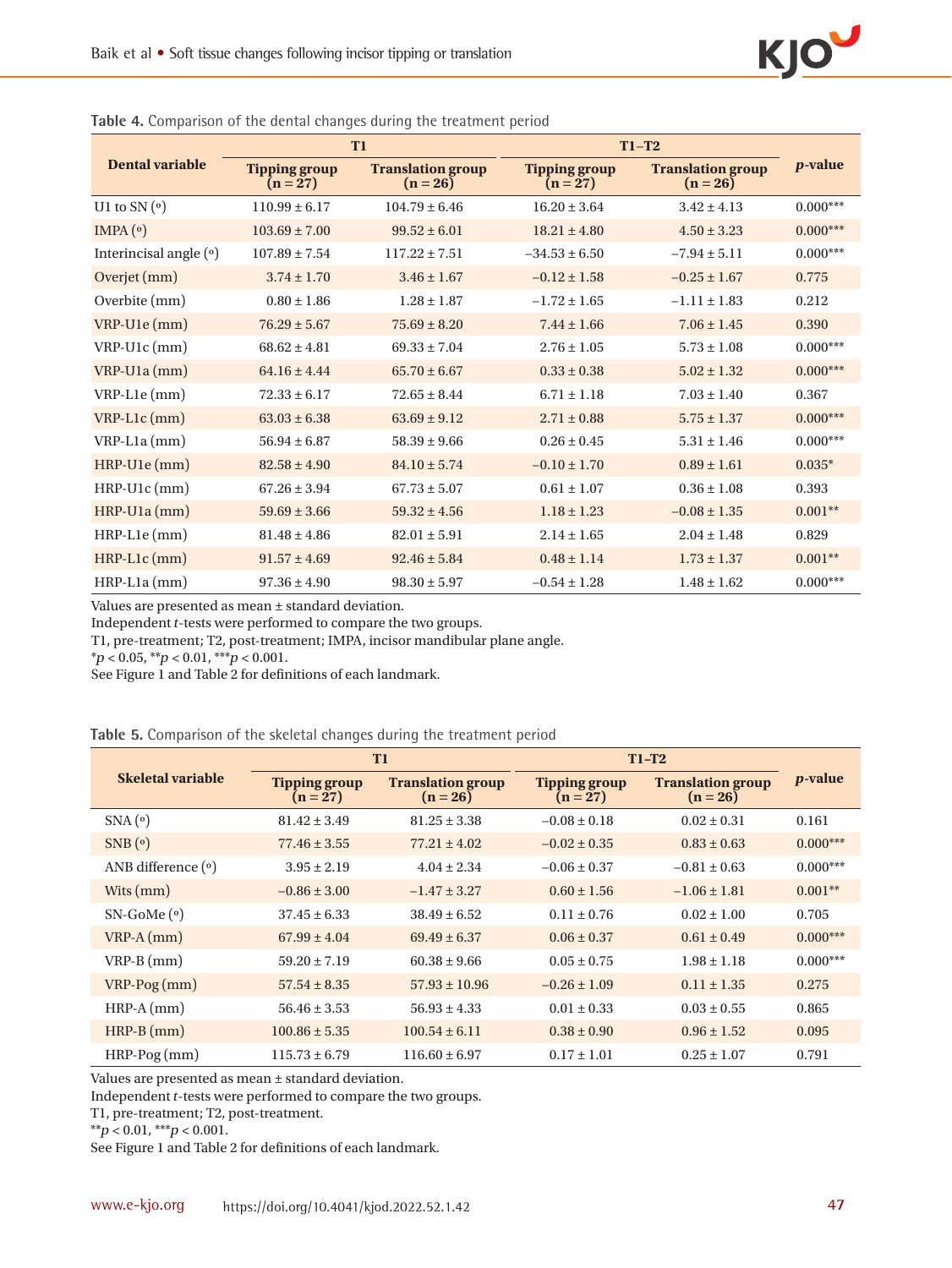

The posterior movement of soft tissue points A and B were 0.61  $\pm$  0.59 and 1.25  $\pm$  1.46 mm, respectively, in the tipping group, and  $1.10 \pm 0.70$  and  $3.25 \pm 1.92$  mm, respectively, in the translation group, with both showing significant differences ( $p < 0.01$ ; Table 6). There was also a significant difference in the mentolabial sulcus angle between the two groups; in the tipping group, the mentolabial sulcus angle increased by  $5.89 \pm 5.88^{\circ}$ , whereas in the translation group, it decreased by 8.13  $\pm$ 6.32 $^{\circ}$  (p < 0.001).

In Pearson's correlation coefficients test, posterior

movement of the most anterior point of the upper lip (ULa) was significantly positively correlated with the movement of the upper central incisor edge (U1e;  $r =$ 0.30;  $p < 0.05$ ), the posterior movement of soft tissue point A showed a strong positive correlation with the movement of point A  $(r = 0.59; p < 0.001)$  and the movement of the root apex of the upper central incisor (U1a;  $r = 0.47$ ;  $p < 0.001$ ; Table 7). The posterior movement of the most anterior point of the lower lip (LLa) was significantly positively correlated with the movement of the lower central incisor's edge (L1e;  $r = 0.40$ ;  $p$ 

|                                 | T <sub>1</sub>                   |                                        | $T1-T2$                            |                                        |                 |
|---------------------------------|----------------------------------|----------------------------------------|------------------------------------|----------------------------------------|-----------------|
| Soft tissue variable            | <b>Tipping group</b><br>$(n=27)$ | <b>Translation group</b><br>$(n = 26)$ | <b>Tipping group</b><br>$(n = 27)$ | <b>Translation group</b><br>$(n = 26)$ | <i>p</i> -value |
| $VRP-Sn$ (mm)                   | $83.08 \pm 4.05$                 | $83.58 \pm 7.25$                       | $0.25 \pm 0.29$                    | $0.39 \pm 0.47$                        | 0.170           |
| $VRP-A'(mm)$                    | $81.76 \pm 4.06$                 | $82.65 \pm 7.28$                       | $0.61 \pm 0.59$                    | $1.10 \pm 0.70$                        | $0.008**$       |
| $VRP-Ls$ (mm)                   | $85.82 \pm 4.78$                 | $86.21 \pm 8.46$                       | $2.59 \pm 0.98$                    | $2.92 \pm 1.29$                        | 0.308           |
| VRP-ULa (mm)                    | $87.53 \pm 4.78$                 | $87.73 \pm 8.46$                       | $2.62 \pm 1.27$                    | $3.15 \pm 1.42$                        | 0.157           |
| VRP-Stms (mm)                   | $80.54 \pm 5.37$                 | $80.48 \pm 8.11$                       | $5.25 \pm 1.37$                    | $5.37 \pm 2.16$                        | 0.800           |
| VRP-Stmi (mm)                   | $79.25 \pm 5.23$                 | $79.46 \pm 8.56$                       | $5.79 \pm 1.56$                    | $6.37 \pm 2.22$                        | 0.276           |
| $VRP\text{-}LLa$ (mm)           | $84.44 \pm 5.46$                 | $84.77 \pm 9.48$                       | $3.96 \pm 1.27$                    | $5.07 \pm 2.34$                        | $0.036*$        |
| VRP-Li (mm)                     | $79.32 \pm 5.86$                 | $79.39 \pm 9.77$                       | $2.81 \pm 1.71$                    | $4.04 \pm 2.10$                        | $0.024*$        |
| $VRP-B'(mm)$                    | $74.02 \pm 6.25$                 | $74.88 \pm 9.35$                       | $1.25 \pm 1.46$                    | $3.25 \pm 1.92$                        | $0.000***$      |
| $VRP-Pog'(mm)$                  | $69.75 \pm 8.29$                 | $70.03 \pm 10.76$                      | $-0.32 \pm 0.92$                   | $0.06 \pm 1.32$                        | 0.232           |
| $HRP-Sn$ (mm)                   | $54.53 \pm 3.97$                 | $54.99 \pm 4.02$                       | $-0.12 \pm 0.51$                   | $0.04 \pm 0.73$                        | 0.369           |
| $HRP-A'(mm)$                    | $56.50 \pm 3.93$                 | $56.66 \pm 4.21$                       | $-0.11 \pm 0.52$                   | $-0.05 \pm 0.45$                       | 0.659           |
| $HRP-Ls$ (mm)                   | $68.26 \pm 5.08$                 | $68.53 \pm 5.39$                       | $-0.83 \pm 1.16$                   | $-1.31 \pm 1.37$                       | 0.182           |
| HRP-upper lip (mm)              | $74.83 \pm 4.83$                 | $74.64 \pm 5.52$                       | $0.15 \pm 0.80$                    | $-0.46 \pm 1.14$                       | $0.028*$        |
| HRP-Stms (mm)                   | $80.58 \pm 4.99$                 | $81.30 \pm 5.81$                       | $0.25 \pm 1.50$                    | $0.13 \pm 1.12$                        | 0.733           |
| HRP-Stmi (mm)                   | $81.23 \pm 4.73$                 | $82.05 \pm 5.62$                       | $0.88 \pm 1.54$                    | $0.99 \pm 1.11$                        | 0.764           |
| HRP-lower lip (mm)              | $89.76 \pm 5.63$                 | $90.66 \pm 6.68$                       | $1.17 \pm 2.33$                    | $1.00\pm1.42$                          | 0.759           |
| $HRP-Li$ (mm)                   | $94.82 \pm 4.73$                 | $95.90 \pm 7.11$                       | $1.72 \pm 1.96$                    | $2.00 \pm 1.56$                        | 0.567           |
| $HRP-B'$ (mm)                   | $100.93 \pm 5.72$                | $101.32 \pm 7.88$                      | $0.88 \pm 1.48$                    | $2.15 \pm 2.12$                        | $0.015*$        |
| HRP-Pog' (mm)                   | $115.74 \pm 6.74$                | $116.87 \pm 7.14$                      | $-0.17 \pm 1.08$                   | $0.39 \pm 1.54$                        | 0.133           |
| Basal upper lip thickness (mm)  | $13.80 \pm 1.49$                 | $13.29 \pm 2.03$                       | $0.53 \pm 0.55$                    | $0.62 \pm 0.56$                        | 0.548           |
| <b>Upper lip thickness (mm)</b> | $11.11 \pm 1.98$                 | $11.34 \pm 2.34$                       | $-2.91 \pm 1.66$                   | $-3.40 \pm 1.42$                       | 0.253           |
| Lower lip thickness (mm)        | $14.19 \pm 2.29$                 | $14.10 \pm 2.28$                       | $-1.37\pm1.55$                     | $-1.63 \pm 1.89$                       | 0.576           |
| Basal lower lip thickness (mm)  | $15.23 \pm 2.41$                 | $14.92 \pm 2.10$                       | $1.51 \pm 1.63$                    | $1.07 \pm 1.66$                        | 0.339           |
| Nasolabial angle (°)            | $96.70 \pm 10.04$                | $99.35 \pm 11.99$                      | $-9.19 \pm 4.61$                   | $-7.31 \pm 5.06$                       | 0.164           |
| Mentolabial sulcus angle (°)    | $134.40 \pm 11.31$               | $135.95 \pm 13.99$                     | $-5.89 \pm 5.88$                   | $8.13 \pm 6.32$                        | $0.000***$      |

**Table 6.** Comparison of the soft tissue changes during the treatment period

Values are presented as mean ± standard deviation.

Independent t-tests were performed to compare the two groups.

T1, pre-treatment; T2, post-treatment.

 $**p* < 0.05, ***p* < 0.01, ***p* < 0.001.$ 

See Figure 1 and Table 2 for definitions of each landmark.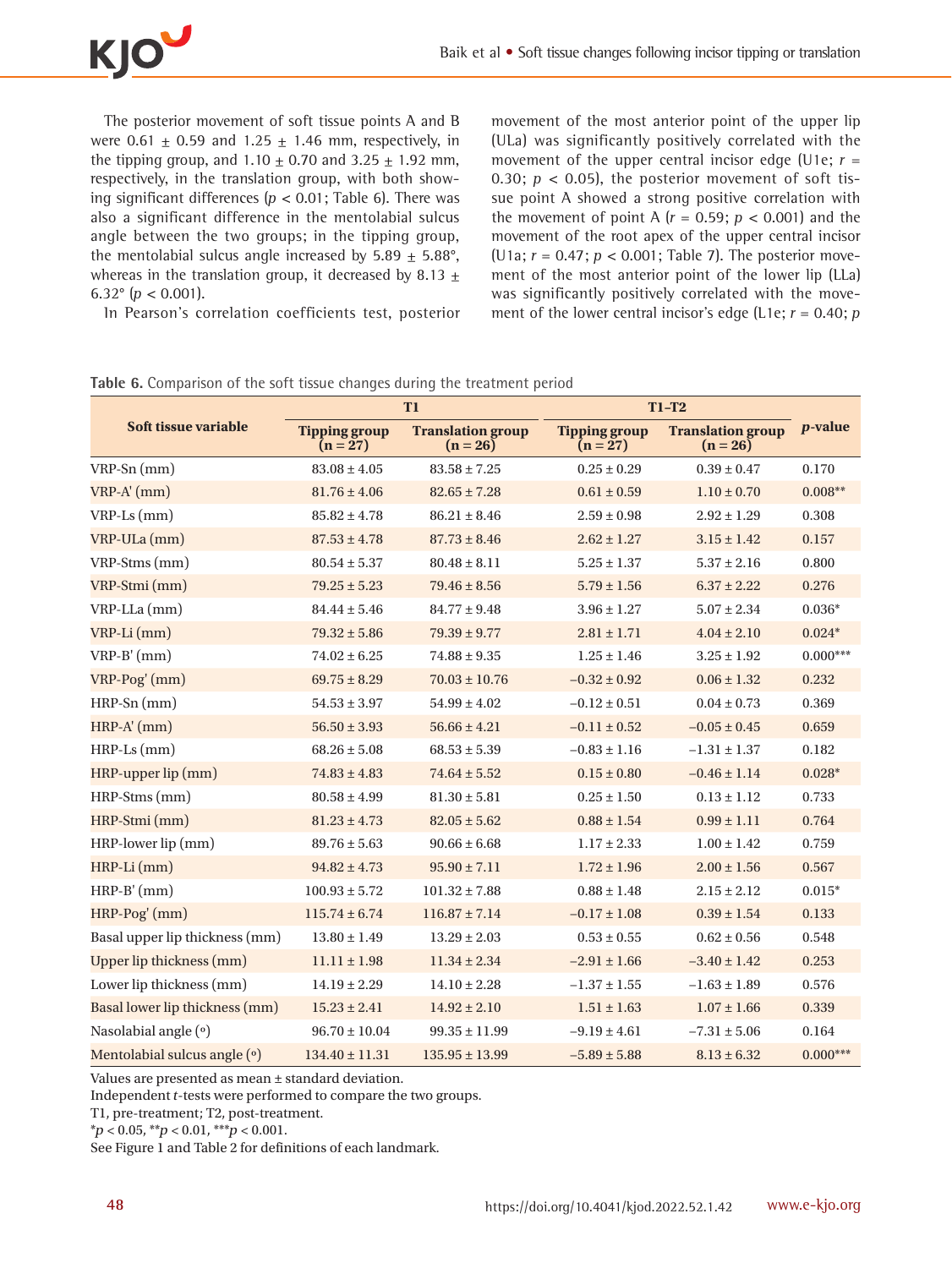

**Table 7.** Pearson's correlation coefficients between lip profile changes and other variables

| Lip profile<br>changes |                      | <b>Other variables</b> |                      |
|------------------------|----------------------|------------------------|----------------------|
| VRP-A'                 | VRP-A<br>$0.592***$  | VRP-U1a<br>$0.474***$  |                      |
| VRP-ULa                | VRP-U1e<br>$0.302*$  | VRP-U1a<br>$0.280*$    |                      |
| VRP-LLa                | VRP-L1e<br>$0.397**$ | VRP-L1a<br>$0.387**$   | VRP-U1e<br>$0.355**$ |
| VRP-B'                 | VRP-B<br>$0.692***$  | VRP-L1a<br>$0.571***$  |                      |

VRP, vertical reference plane; ULa, the most anterior point of upper lip; LLa, the most anterior point of the lower lip; U1e, upper central incisor edge; U1a, root apex of the upper central incisor; L1e, lower central incisor edge; L1a, root apex of the lower central incisor.

 $**p* < 0.05, ***p* < 0.01, ***p* < 0.001.$ 

< 0.01), and the posterior movement of soft tissue point B showed a strong positive correlation with the movement of point B  $(r = 0.69; p < 0.001)$  and the movement of the root apex of the lower central incisor (L1a;  $r = 0.57$ ;  $p < 0.001$ ).

### **DISCUSSION**

Many previous studies have examined the associated soft tissue changes, especially in the lips, after the extraction of four premolars. However, most of these studies used the conventional anchorage system rather than a maximum anchorage system, such as the skeletal anchorage system.<sup>2,13</sup> A few previous studies reported the use of maximum anchorage systems during the retraction of anterior teeth; however, they mainly focused on the amount and not the type of retraction.<sup>1,3</sup> In this study, we evaluated the changes in hard and soft tissues after maximum retraction of the anterior teeth depending on the type of anterior teeth retraction, tipping or translation. We found significant differences in the hard and soft tissue changes between the two groups, especially in the region near the root apex of the upper and lower incisors.

In this study, we included only patients at CVMI stage 6 to exclude the influence of growth on the soft tissue profile during treatment.<sup>14</sup> All subjects had initial lip protrusions with more than 0.5 standard deviations above the average Korean value of lip position relative to Ricketts' E-line, $^{12}$  and there was no significant difference between the two groups. We excluded patients with  $> 2°$ of change in the mandibular plane angle during treatment to rule out vertical influence. Vertical changes, such as mandibular jaw rotation, could affect the anteroposterior relationships, $15$  making data interpretation difficult.

In both groups, the average retraction amounts of the upper and lower incisor edges were near 7 mm, with no significant differences. In the tipping group, the changes in U1 to SN and IMPA were 16.20 and 18.21°, respectively, and retraction amounts of the root apex of the upper and lower incisors were 0.33 and 0.26 mm, respectively, implying that controlled tipping occurred. In the translation group, the changes in U1 to SN and IMPA were 3.42 and 4.50°, respectively, and retraction amounts of the root apex of the upper and lower incisors were 5.02 and 5.31 mm, respectively, implying that a movement close to bodily translation of the anterior teeth was achieved (Table 4). In two previous studies, retraction amounts of the root apex of the upper and lower incisors were 1.20 and 1.10 mm, respectively,  $16$ and 2.59 and 4.11 mm, respectively.<sup>3</sup> Compared to these previous studies, much more retraction of the root apex of the incisors was observed in this study.

Horizontal changes in points A and B during treatment showed significant between-group differences (<sup>p</sup> < 0.001); point A moved more posteriorly in the translation group (0.61 mm) than in the tipping group (0.06 mm), and point B moved much more posteriorly in the translation group (1.98 mm) than in the tipping group (0.05 mm). This led to a decrease in SNB and an increase in ANB and Wits appraisal in the translation group, assumed to be derived from a more posterior movement of the root apex of the upper and lower incisors observed in the translation group.

This implies that points A and B can be changed by the root movement of the upper and lower incisors. This finding corresponds to a previous study using conebeam computed tomography, which found that point B could be remodeled during orthodontic treatment.<sup>17</sup> However, the amount of posterior movement by point B was significantly larger than that of point A despite almost the same retraction amount of the root apex of the upper and lower incisors. One possible explanation for this difference in the behavior of points A and B is the difference in the initial horizontal distance from the root apex of the upper incisor to point A and from the root apex of the lower incisor to point B. There was a significant difference between points A and B in the initial horizontal distance regarding initial horizontal bone thickness ( $p < 0.001$ ). The horizontal bone thickness at point A to the root apex of the upper incisor was  $3.79 +$ 2.09 mm, and at B point to the root apex of the lower incisor was 1.99  $\pm$  1.65 mm. Due to the small distance from the root apex of the lower incisor to point B, remodeling of point B could have occurred much easier than at point A.

There was a significant difference in the horizontal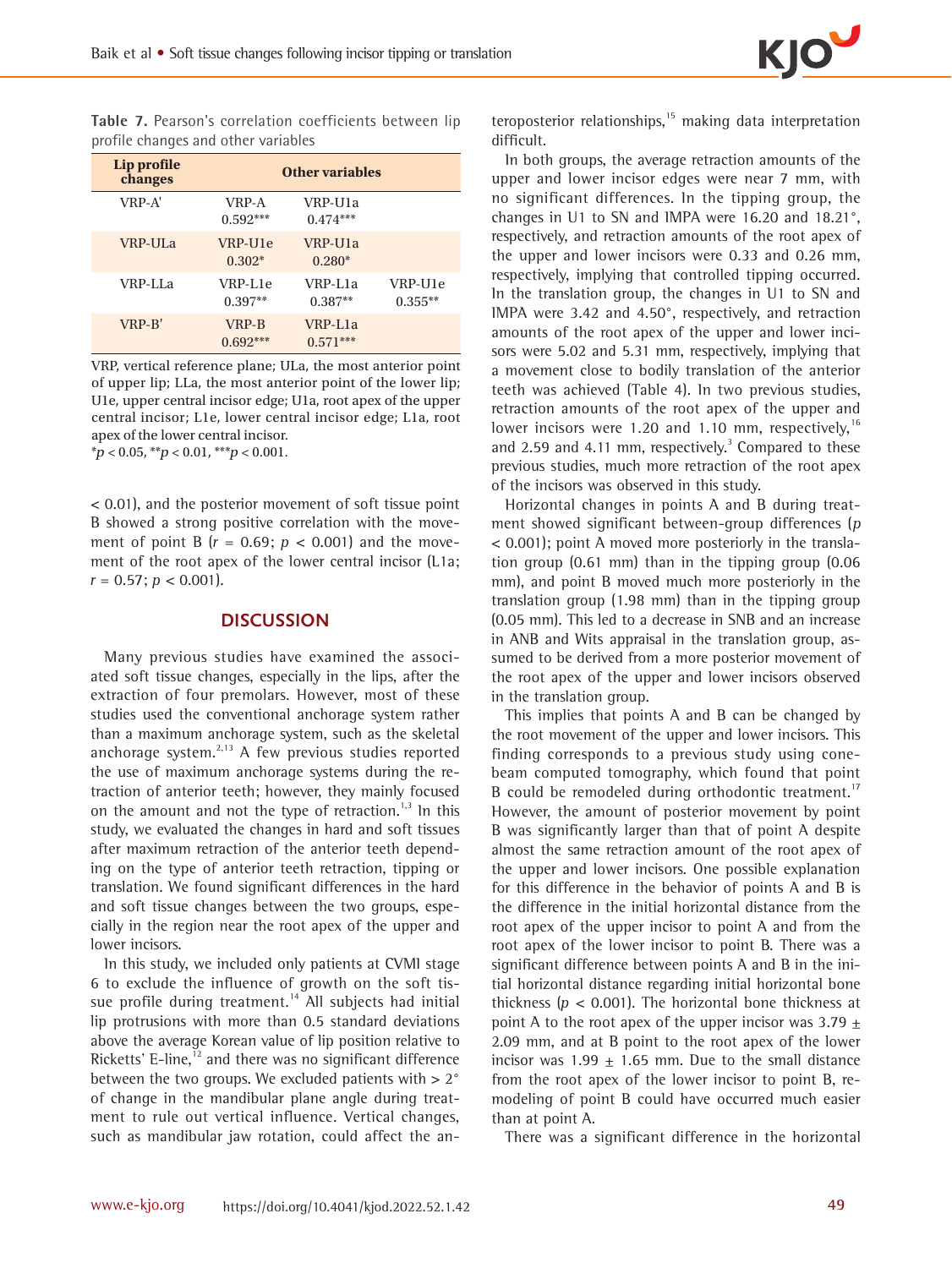



**Figure 3.** Comparison of treatment changes between the two groups. **A**, Tipping group. **B**, Translation group.

movement of soft tissue point A and soft tissue point B between the two groups ( $p < 0.001$ ). Soft tissue points A and B moved more posteriorly in the translation group (1.10 and 3.25 mm, respectively) than in the tipping group (0.61 and 1.25 mm, respectively; Figure 3). Since the retraction amounts of the upper and lower incisor edges were almost the same in both groups, the behaviors of soft tissue points A and B are assumed to result from the more posterior movement of the root apex of the upper and lower incisors in the translation group. In addition, comparing the response of soft tissue points A and B in the translation group, the proportional ratio of the upper incisor root apex retraction to soft tissue point A was 4.56:1 and the lower incisor root apex retraction to soft tissue point B was 1.63:1, showing that soft tissue point B is more sensitive to changes in the root's position.

Different movement amounts of the soft tissue point B between the two groups also led to a significant difference in the change of the mentolabial sulcus angle. In the tipping group, the mentolabial sulcus angle increased by 5.89°. In contrast, in the translation group, the mentolabial sulcus angle decreased by 8.13°, caused by the more posterior movement of soft tissue point B. The mentolabial sulcus and the position of soft tissue point B are considered essential factors in assessing soft tissue profiles because they affect the esthetic features of both the lower lip and chin. Huang and  $Li<sup>18</sup>$  reported that both orthodontists and laypersons consider the relative position of soft tissue point B and the mentolabial sulcus angle the most significant factors affecting facial esthetics in a study evaluating post-treatment facial esthetics after extraction of the first four premolars. They found that the formation of the mentolabial sulcus im-

proved the evaluation of soft tissue esthetics rather than the flat sulcus. From this perspective, translational anterior teeth retraction may lead to more esthetic outcomes in some instances.

The posterior movement of ULa and LLa was mostly correlated with the horizontal movement of U1e and L1e, respectively. This finding is different from that of a previous study that showed that horizontal movement of the lower lip was mostly correlated with the horizontal movement of the incisal edge of the upper incisor.<sup>1</sup> This different outcome is presumably due to the difference in the initial overjet value in the study sample, which was 3.60 mm in this study, in contrast to 8.17 mm in the study by Hayashida et al.,<sup>1</sup> which should have had a greater influence on the upper incisor tip on the lower lip position.

The posterior movement of soft tissue point A was highly correlated with the movement of point A, followed by the movement of U1a. Similarly, the movement of soft tissue point B was highly correlated with the movement of point B, followed by the movement of L1a. These findings suggest that we can intentionally retract soft tissue points A and B by controlling the amount of root movement of the upper and lower incisors to induce the bone modeling of points A and B.

The findings of this study can be applied to the treatment strategies of Class III camouflage treatment. In the case of camouflage treatment of Class III patients, the retraction of the lower incisors is often included in treatment planning. However, several previous studies on Class III camouflage treatment showed that the retroclination of the lower incisors is typically accompanied during retraction, with an average degree between 6.5 and 8.1°, making a more retrusive and flat lower lip profile.<sup>19-21</sup> Therefore, considering the results of this study, the translational retraction of the lower incisor along with the posterior movement of the root apex is recommended, especially in Class III camouflage treatment for the establishment of the esthetic lower lip contour line.

A few limitations to this study should be considered when applying these findings to clinical situations. First, the prediction of soft tissue changes after tooth movement can vary considerably depending on age, sex, dentofacial morphology, and ethnicity.<sup>5,22,23</sup> Second, this study was designed retrospectively, and therefore, temporal soft tissue changes within the patients, such as body mass index, were not controlled. $^{24}$  ln addition, since the retention period was not included, there might have been some considerable post-treatment changes. These points should be considered in future studies.

## **CONCLUSION**

Our null hypothesis was rejected because the soft tis-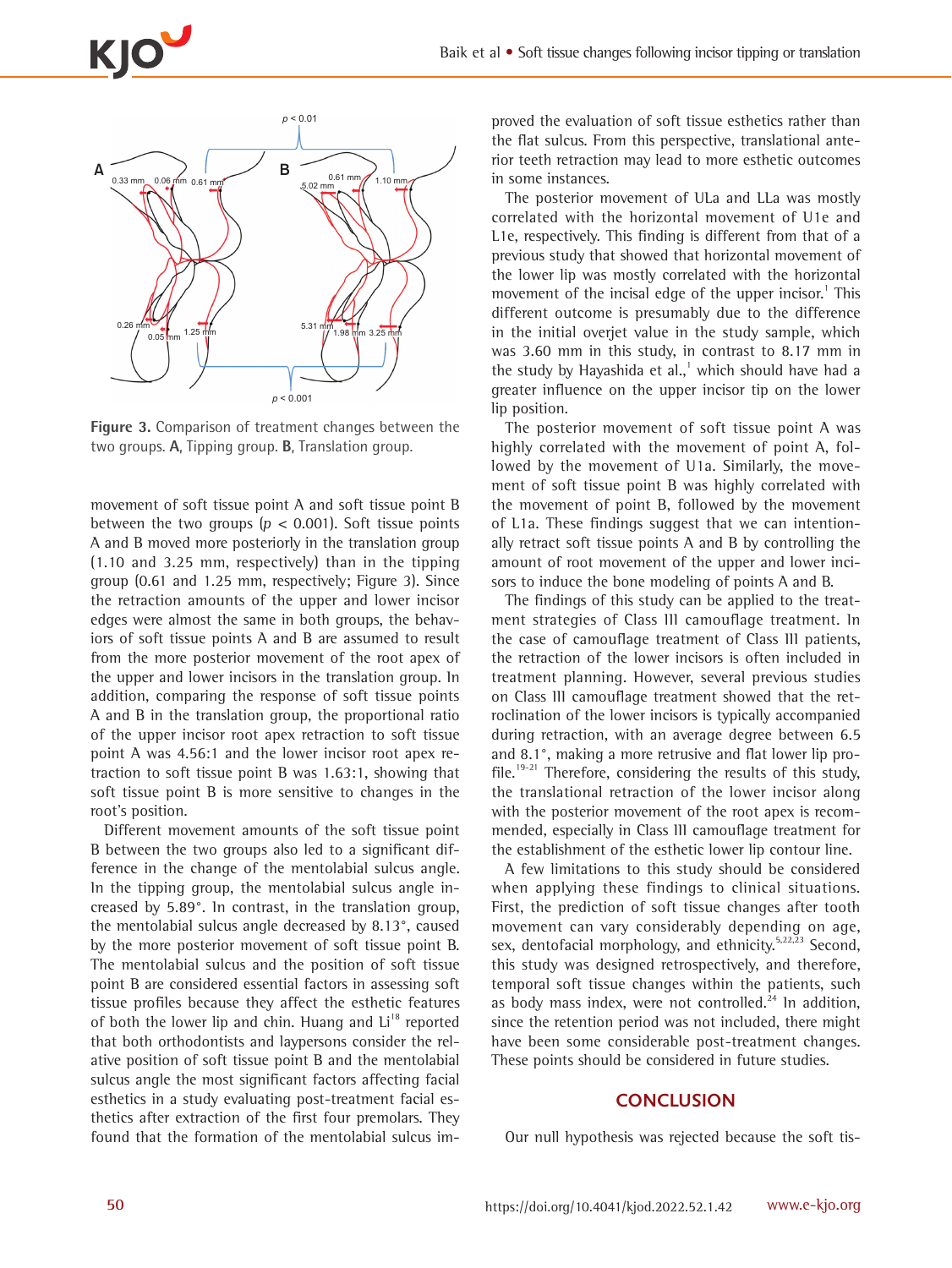sue response was different depending on the retraction type of the anterior teeth. The more the incisor root apex is retracted, the more posterior movement is experienced by points A and B, leading to more posterior movement of the soft tissue points A and B. This movement appears to be more distinct in cases involving the lower incisor and lower lip. These results may provide guidelines for deciding upon the type of tooth movement during anterior teeth retraction according to specific soft tissue goals.

# **CONFLICTS OF INTEREST**

No potential conflict of interest relevant to this article was reported.

# **ACKNOWLEDGEMENTS**

This research was supported by a grant from the Korea Health Technology R&D Project through the Korea Health Industry Development Institute (KHIDI), funded by the Ministry of Health & Welfare, Republic of Korea (grant number: HI20C0611).

# **REFERENCES**

- 1. Hayashida H, Ioi H, Nakata S, Takahashi I, Counts AL. Effects of retraction of anterior teeth and initial soft tissue variables on lip changes in Japanese adults. Eur J Orthod 2011;33:419-26.
- 2. Bravo LA. Soft tissue facial profile changes after orthodontic treatment with four premolars extracted. Angle Orthod 1994;64:31-42.
- 3. Kim K, Choi SH, Choi EH, Choi YJ, Hwang CJ, Cha JY. Unpredictability of soft tissue changes after camouflage treatment of Class II division 1 malocclusion with maximum anterior retraction using miniscrews. Angle Orthod 2017;87:230-8.
- 4. Caplan MJ, Shivapuja PK. The effect of premolar extractions on the soft-tissue profile in adult African American females. Angle Orthod 1997;67:129-36.
- 5. Talass MF, Talass L, Baker RC. Soft-tissue profile changes resulting from retraction of maxillary incisors. Am J Orthod Dentofacial Orthop 1987;91:385- 94.
- 6. Hershey HG. Incisor tooth retraction and subsequent profile change in postadolescent female patients. Am J Orthod 1972;61:45-54.
- 7. Kuroda S, Yamada K, Deguchi T, Kyung HM, Takano-Yamamoto T. Class II malocclusion treated with miniscrew anchorage: comparison with traditional orthodontic mechanics outcomes. Am J Orthod Dentofacial Orthop 2009;135:302-9.
- 8. Antoszewska-Smith J, Sarul M, Łyczek J, Konopka

T, Kawala B. Effectiveness of orthodontic miniscrew implants in anchorage reinforcement during en-masse retraction: a systematic review and meta-analysis. Am J Orthod Dentofacial Orthop 2017;151:440-55.

- 9. Vibhute PJ. Optimizing anterior en masse retraction with miniscrew anchorage. Case Rep Dent 2011;2011:475638.
- 10. Kim SJ, Kim JW, Choi TH, Lee KJ. Combined use of miniscrews and continuous arch for intrusive root movement of incisors in Class II division 2 with gummy smile. Angle Orthod 2014;84:910-8.
- 11. Park HS, Kwon TG. Sliding mechanics with microscrew implant anchorage. Angle Orthod 2004;74: 703-10.
- 12. [Kim JH, Gansukh O, Amarsaikhan B, Lee SJ, Kim](https://e-kjo.org/journal/view.html?uid=405&vmd=Full)  [TW. Comparison of cephalometric norms between](https://e-kjo.org/journal/view.html?uid=405&vmd=Full)  [Mongolian and Korean adults with normal occlu](https://e-kjo.org/journal/view.html?uid=405&vmd=Full)[sions and well-balanced profiles. Korean J Orthod](https://e-kjo.org/journal/view.html?uid=405&vmd=Full)  [2011;41:42-50](https://e-kjo.org/journal/view.html?uid=405&vmd=Full).
- 13. Diels RM, Kalra V, DeLoach N Jr, Powers M, Nelson SS. Changes in soft tissue profile of African-Americans following extraction treatment. Angle Orthod 1995;65:285-92.
- 14. Bergman RT, Waschak J, Borzabadi-Farahani A, Murphy NC. Longitudinal study of cephalometric soft tissue profile traits between the ages of 6 and 18 years. Angle Orthod 2014;84:48-55.
- 15. [Lee KJ, Kim SJ. Advanced biomechanics for total](https://doi.org/10.1053/j.sodo.2018.01.008)  [arch movement and non-surgical treatment for hy](https://doi.org/10.1053/j.sodo.2018.01.008)[perdivergent faces. Semin Orthod 2018;24:83-94.](https://doi.org/10.1053/j.sodo.2018.01.008)
- 16. Sharma JN. Skeletal and soft tissue point A and B changes following orthodontic treatment of Nepalese Class I bimaxillary protrusive patients. Angle Orthod 2010;80:91-6.
- 17. Zhang S, Chen W, Ding S, Han H, Yu Z. Skelate changes induced by orthodontic in class II division 1 by CBCT: a long-term follow-up prospective study. Int J Clin Exp Med 2015;8:11312-6.
- 18. Huang YP, Li WR. Correlation between objective and subjective evaluation of profile in bimaxillary protrusion patients after orthodontic treatment. Angle Orthod 2015;85:690-8.
- 19. [Ning F, Duan YZ. Camouflage treatment in adult](https://e-kjo.org/journal/view.html?uid=475&vmd=Full)  [skeletal Class III cases by extraction of two lower](https://e-kjo.org/journal/view.html?uid=475&vmd=Full)  [premolars. Korean J Orthod 2010;40:349-57.](https://e-kjo.org/journal/view.html?uid=475&vmd=Full)
- 20. Martinez P, Bellot-Arcís C, Llamas JM, Cibrian R, Gandia JL, Paredes-Gallardo V. Orthodontic camouflage versus orthognathic surgery for class III deformity: comparative cephalometric analysis. Int J Oral Maxillofac Surg 2017;46:490-5.
- 21. Georgalis K, Woods MG. A study of Class III treatment: orthodontic camouflage vs orthognathic surgery. Aust Orthod J 2015;31:138-48.